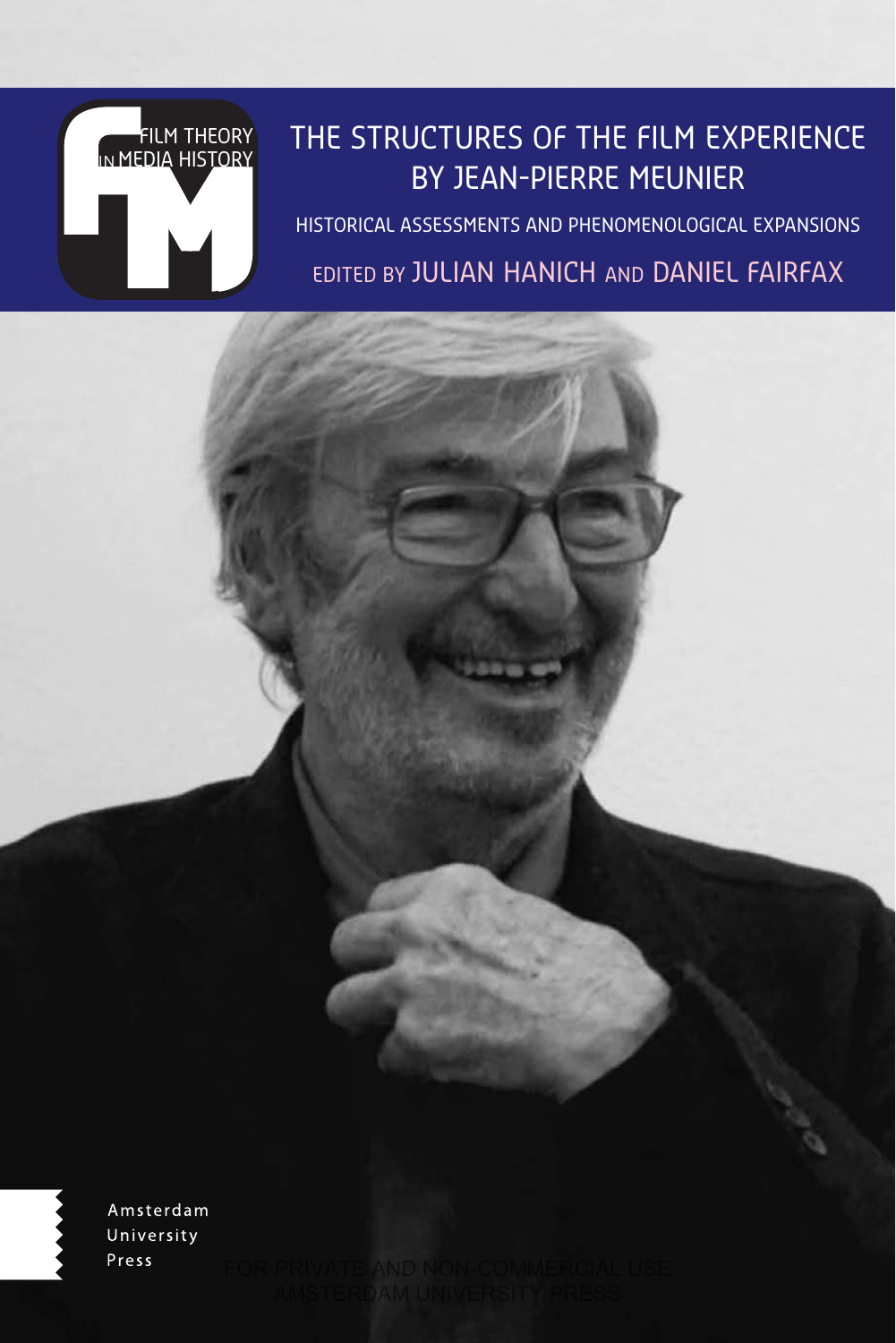The Structures of the Film Experience by Jean-Pierre Meunier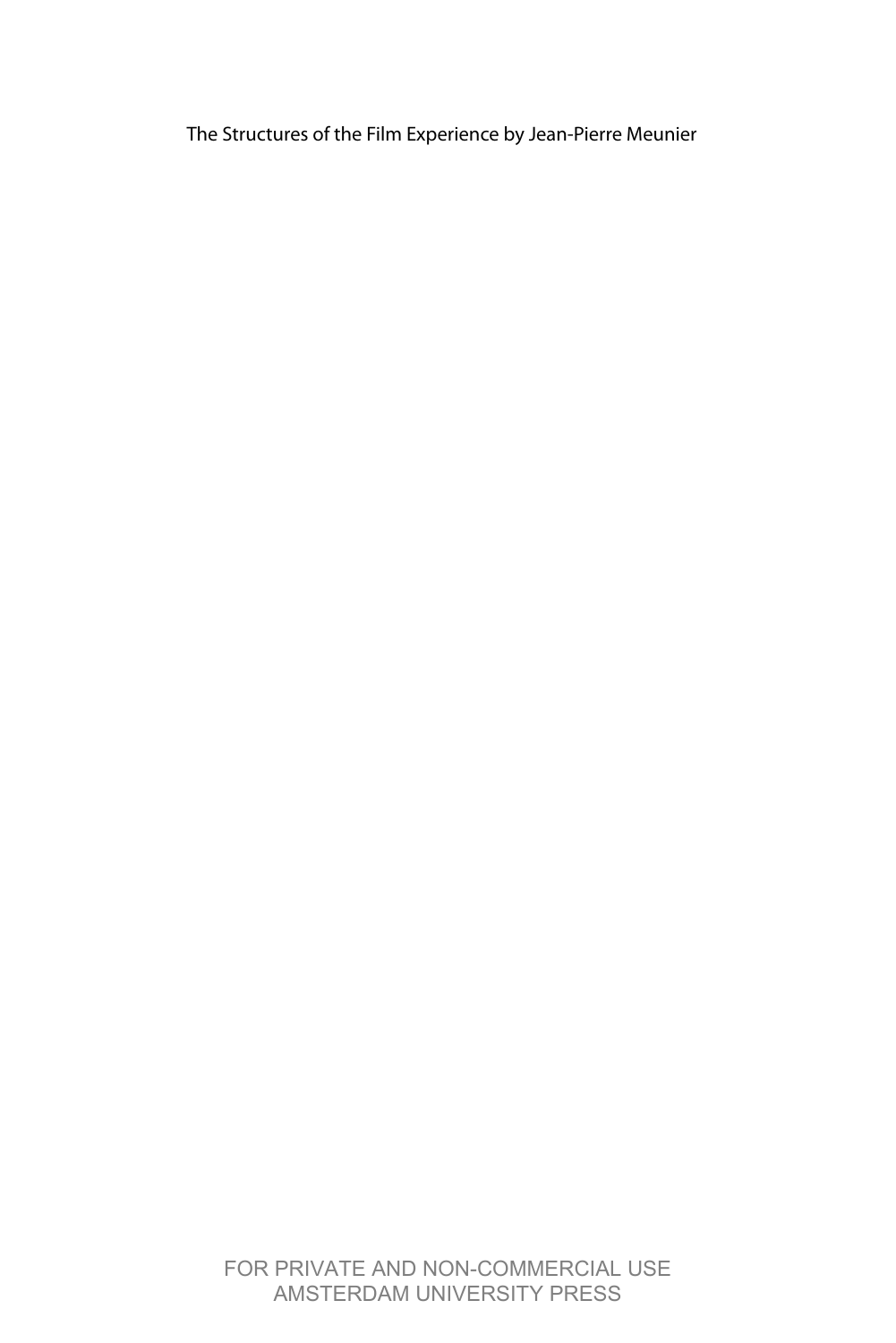### **Film Theory in Media History**

*Film Theory in Media History* explores the epistemological and theoretical foundations of the study of film through texts by classical authors as well as anthologies and monographs on key issues and developments in film theory. Adopting a historical perspective, but with a firm eye to the further development of the field, the series provides a platform for ground-breaking new research into film theory and media history and features high-profile editorial projects that offer resources for teaching and scholarship. Combining the book form with open access online publishing the series reaches the broadest possible audience of scholars, students, and other readers with a passion for film and theory.

Series editors: Vinzenz Hediger (Goethe University Frankfurt, Germany), Weihong Bao (University of California, Berkeley, United States), Trond Lundemo (Stockholm University, Sweden).

Editorial Board Members: Dudley Andrew, Yale University, United States Raymond Bellour, CNRS Paris, France Chris Berry, Goldsmiths, University of London, United Kingdom Francesco Casetti, Yale University, United States Thomas Elsaesser, University of Amsterdam, the Netherlands Jane Gaines, Columbia University, United States André Gaudreault, University of Montreal, Canada Gertrud Koch, Free University of Berlin, Germany John MacKay, Yale University, United States Markus Nornes, University of Michigan, United States Patricia Pisters, University of Amsterdam, the Netherlands Leonardo Quaresima, University of Udine, Italy David Rodowick, University of Chicago, United States Philip Rosen, Brown University, United States Petr Szczepanik, Masaryk University Brno, Czech Republic Brian Winston, Lincoln University, United Kingdom

*Film Theory in Media History* is published in cooperation with the Permanent Seminar for the History of Film Theories.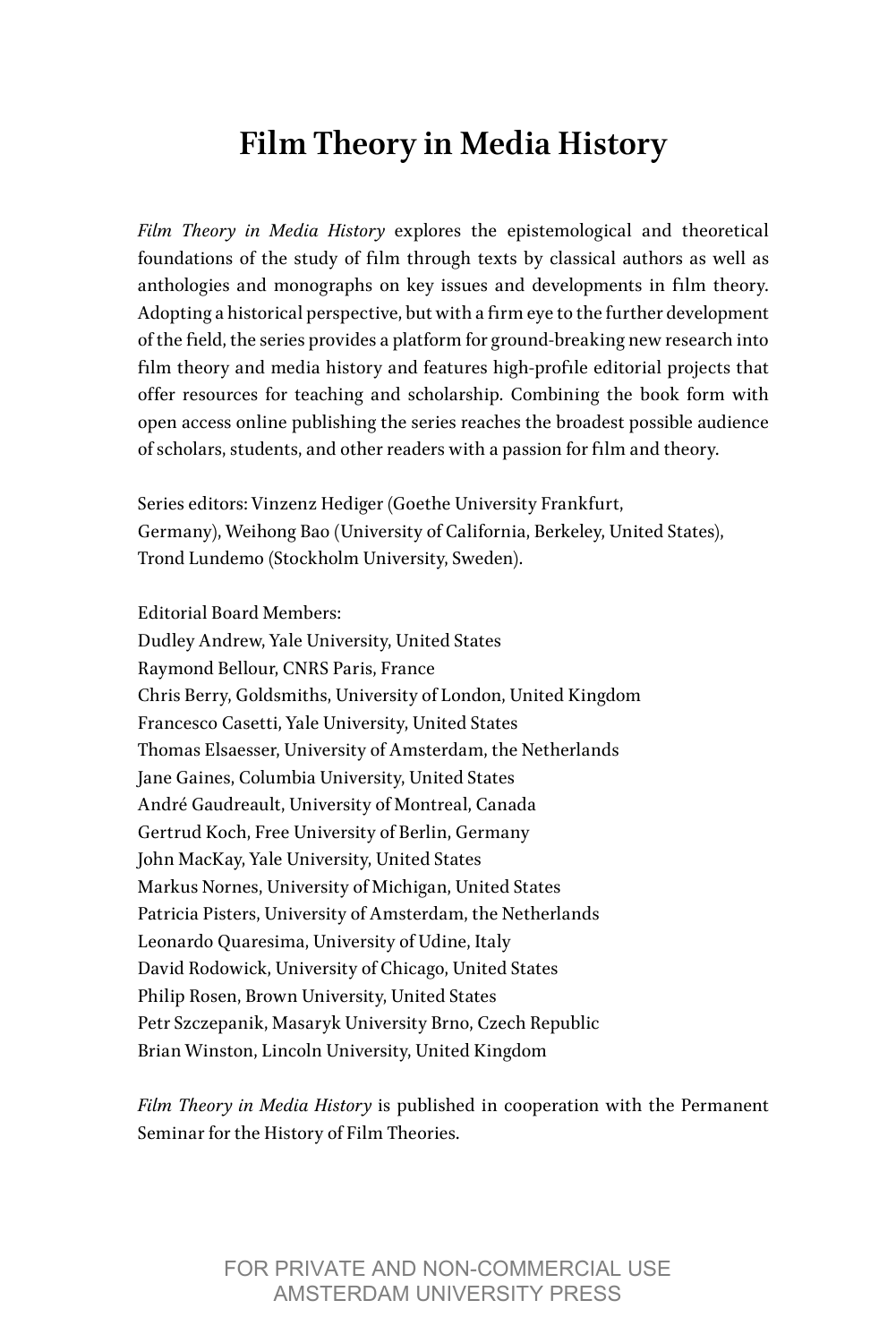# The Structures of the Film Experience by Jean-Pierre Meunier

*Historical Assessments and Phenomenological Expansions*

*Edited by Julian Hanich and Daniel Fairfax*

*Translated by Daniel Fairfax*

Amsterdam University Press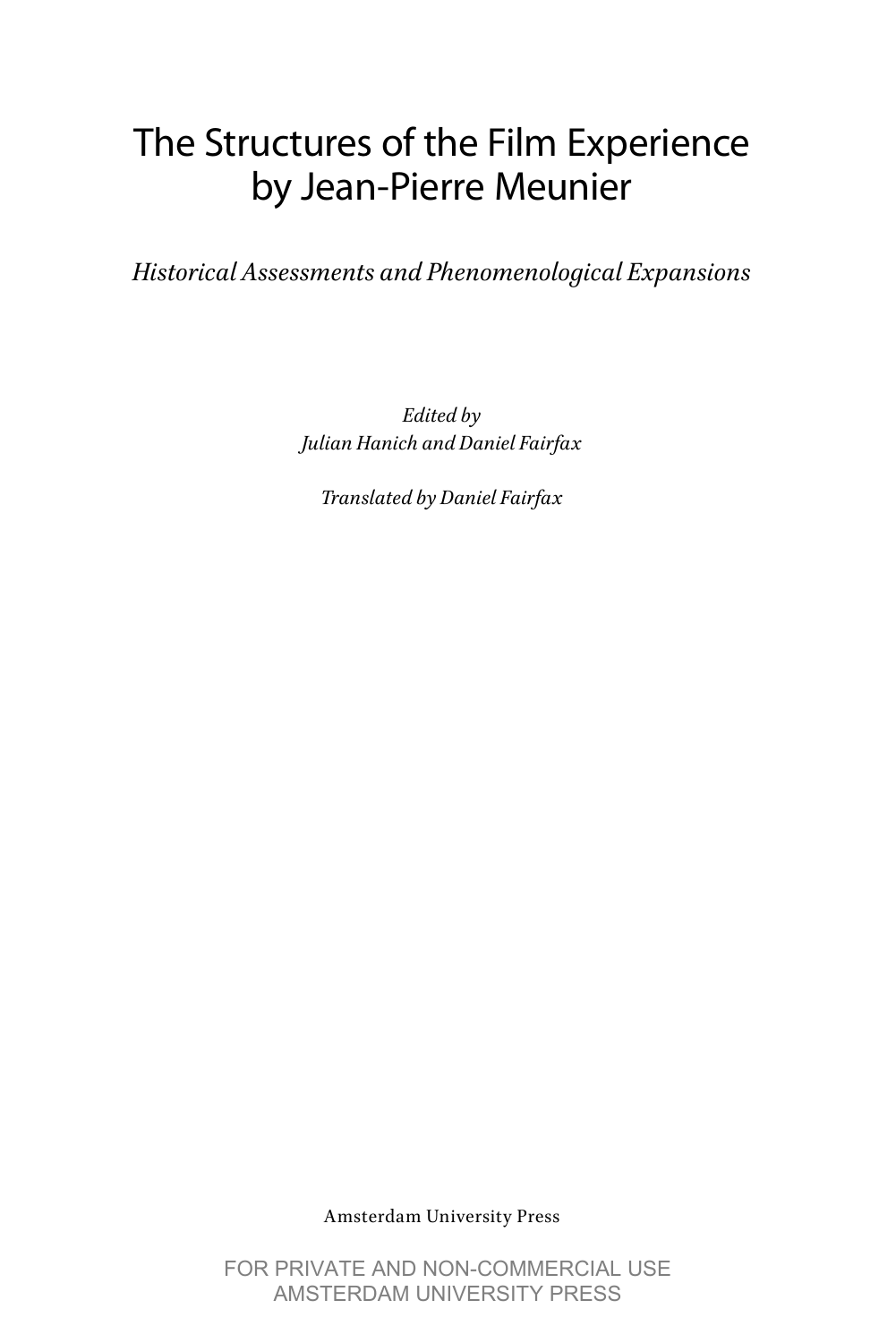

Cover illustration: Screenshot of Jean-Pierre Meunier taken from a video by Peter Matthies. Lay-out: Crius Group, Hulshout

isbn 978 94 6298 656 5 e-isbn 978 90 4853 784 6 DOI 10.5117/9789462986565 nur 670



Creative Commons License CC BY NC ND (http://creativecommons.org/licenses/by-nc-nd/3.0)

All authors / Amsterdam University Press B.V., Amsterdam 2019

Some rights reserved. Without limiting the rights under copyright reserved above, any part of this book may be reproduced, stored in or introduced into a retrieval system, or transmitted, in any form or by any means (electronic, mechanical, photocopying, recording or otherwise).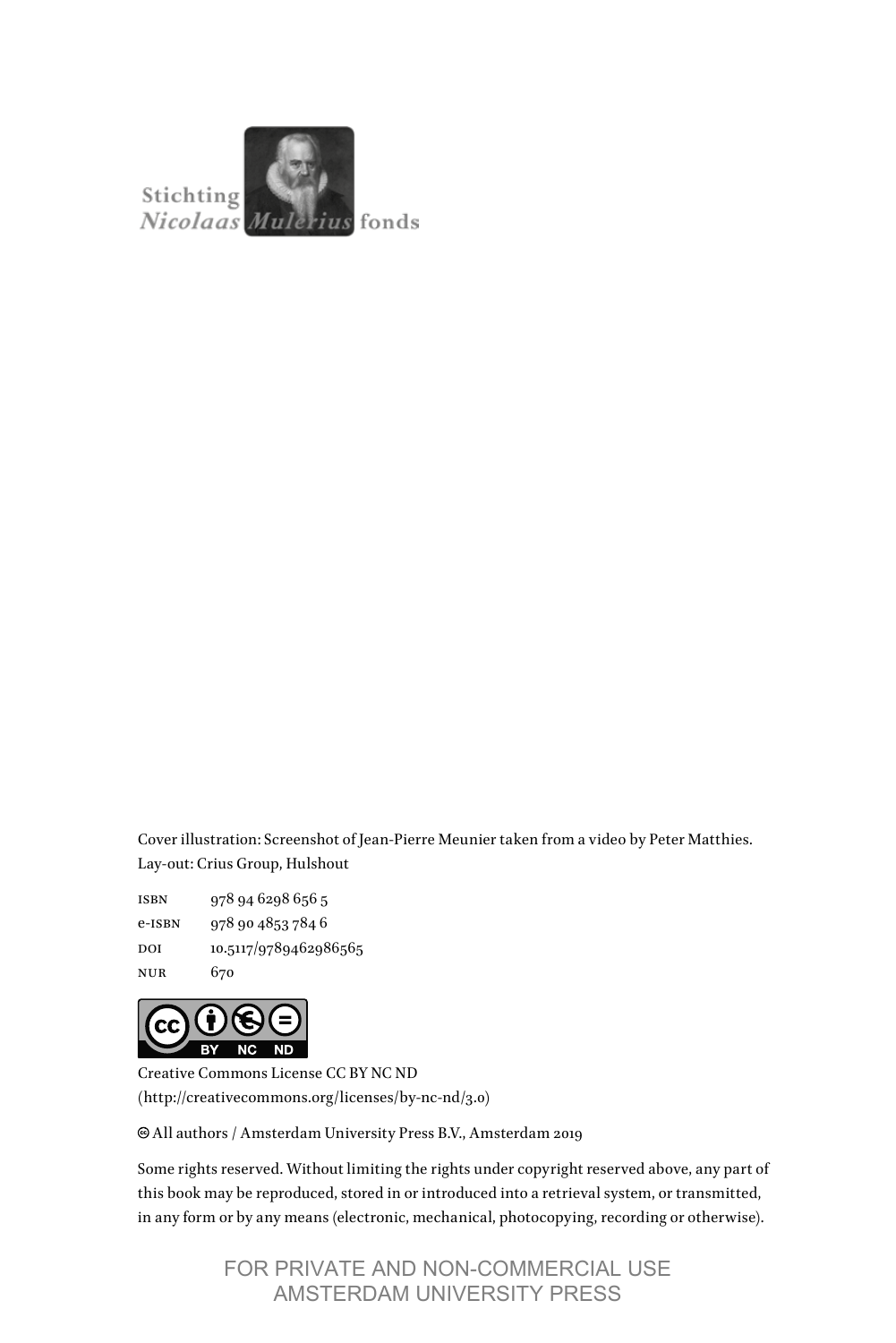## **Table of Contents**

| Introduction | Julian Hanich/Daniel Fairfax                                                                                                   | 9  |
|--------------|--------------------------------------------------------------------------------------------------------------------------------|----|
|              | "Every Theory Needs a Reference to Lived Experience":<br>An Interview with Jean-Pierre Meunier<br>Julian Hanich/Daniel Fairfax | 14 |
|              | <b>Part I - Jean-Pierre Meunier</b><br>The Structures of the Film Experience:<br><b>Filmic Identification</b>                  |    |
| Introduction |                                                                                                                                | 32 |
|              | Part One: Introduction to the General Structures of Experience                                                                 | 38 |
|              | <b>Chapter I: Perception</b>                                                                                                   | 38 |
| L.           | The Point of View of Traditional Psychology                                                                                    | 38 |
| II.          | The Findings of Phenomenology                                                                                                  | 39 |
|              | Chapter II: Identification                                                                                                     | 46 |
| I.           | The Origins of the Concept                                                                                                     | 46 |
| II.          | Identification as the Behavior of Private Intersubjectivity                                                                    | 48 |
| III.         | The Principal Aspects of Identification                                                                                        | 52 |
|              | a) The Motor Aspect                                                                                                            | 52 |
|              | b) The Affective Aspect                                                                                                        | 53 |
|              | The Dramatic Aspect<br>$\mathbf{c})$                                                                                           | 54 |
|              | Identification as the Basis for the Valorization<br>d)                                                                         |    |
|              | (or Devalorization) of Other People                                                                                            | 54 |
| IV.          | Fleeting and Structuring Identifications                                                                                       | 58 |
| V.           | Identification, Projection, Introjection                                                                                       | 58 |
| VI.          | Identification, Mimicry, and Imitation                                                                                         | 61 |
| VII.         | Identification and Personality                                                                                                 | 63 |
| VIII.        | Identification, Communication, and Information                                                                                 | 66 |
|              | Part Two: The Film Experience                                                                                                  | 69 |
|              | Chapter I: Filmic Consciousness Faced with Its Object                                                                          |    |
| L.           | The Film as an Object of Perception                                                                                            | 69 |
| II.          | Film, Real, and Unreal                                                                                                         | 72 |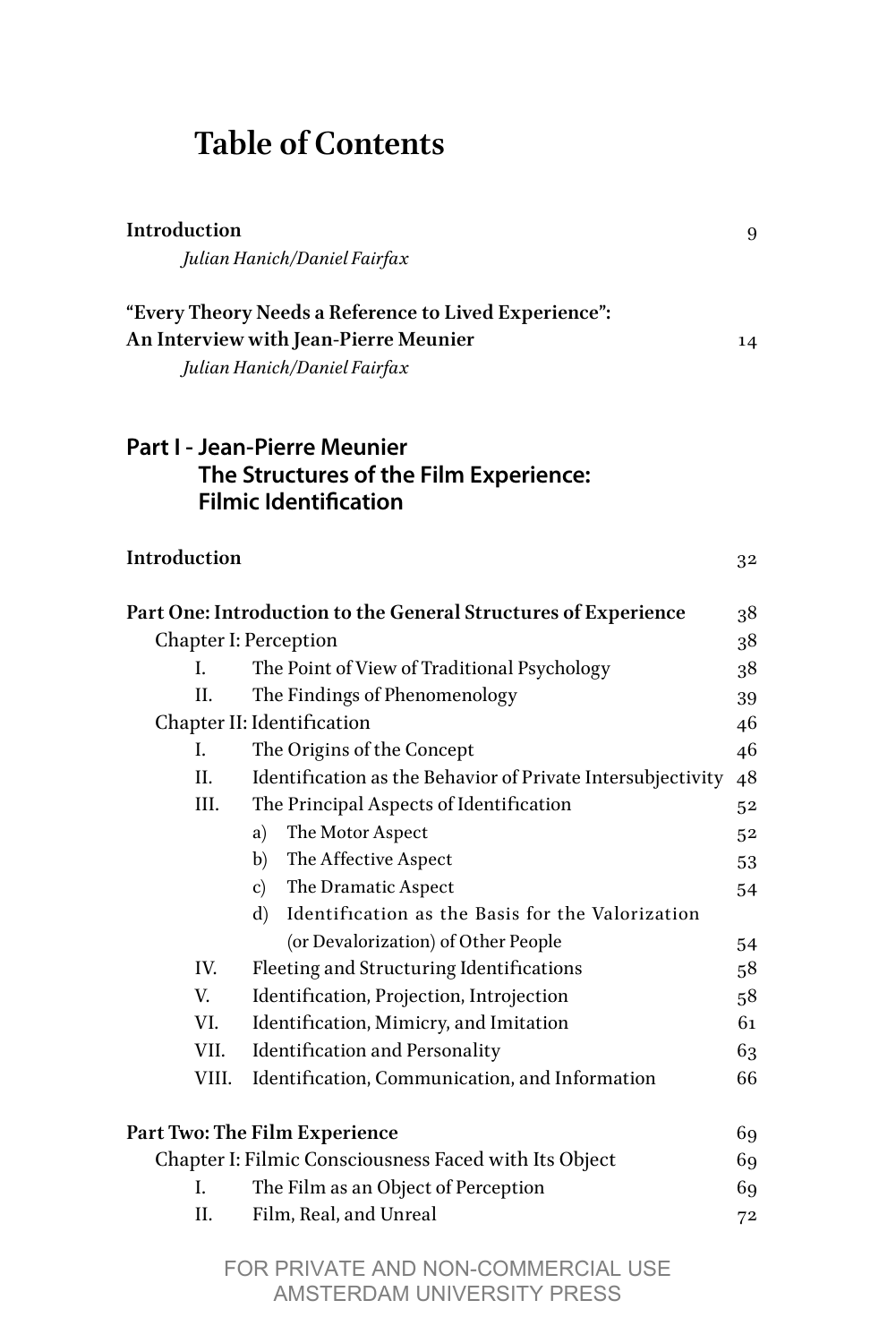| III.                      | The Imaginary Consciousness                                                              | 78  |
|---------------------------|------------------------------------------------------------------------------------------|-----|
| IV.                       | The Attitudes of Filmic Consciousness Faced with Its                                     |     |
|                           | Object                                                                                   | 87  |
|                           | The Home Movie<br>a)                                                                     | 87  |
|                           | b)<br>The Documentary Film                                                               | 88  |
|                           | The Fiction Film<br>c)                                                                   | 91  |
| V.                        | From the Home Movie to the Fiction Film                                                  | 99  |
| VI.                       | Movement                                                                                 | 100 |
|                           | The Experience of Movement<br>ı.                                                         | 101 |
|                           | Movement in the Cinema<br>$\overline{2}$ .                                               | 106 |
|                           | Movement in the Home Movie<br>a)                                                         | 107 |
|                           | Movement in the Documentary Film<br>b)                                                   | 109 |
|                           | Movement in the Fiction Film<br>c)                                                       | 111 |
| VII.                      | Conclusion                                                                               | 115 |
|                           | Chapter II: Filmic Behavior, Identification                                              | 118 |
| L                         | The Types of Filmic Identification                                                       | 119 |
|                           | Identification in the 'Home-Movie Attitude'<br>a)                                        | 119 |
|                           | Identification in the 'Documentary Attitude'<br>b)                                       | 124 |
|                           | Identification in the 'Fiction Attitude'<br>c)                                           | 127 |
| Η.                        | The Differentiation of Identification According to Dif-                                  |     |
|                           | ferent Characters                                                                        | 134 |
|                           | Chapter III: Towards Post-Filmic Behavior                                                | 144 |
| <b>General Conclusion</b> |                                                                                          | 152 |
|                           | Part II - Critical Essays, Historical Assessments,<br><b>Phenomenological Expansions</b> |     |
|                           | I: PLACING MEUNIER IN THE HISTORY OF FILM THEORY                                         |     |
|                           | Stages of an Encounter with Filmic Identification<br>Dudley Andrew                       | 159 |
|                           | Between Phenomenology and Psychoanalysis: Jean-Pierre                                    |     |
|                           | Meunier's Theory of Identification in the Cinema<br>Daniel Fairfax                       | 173 |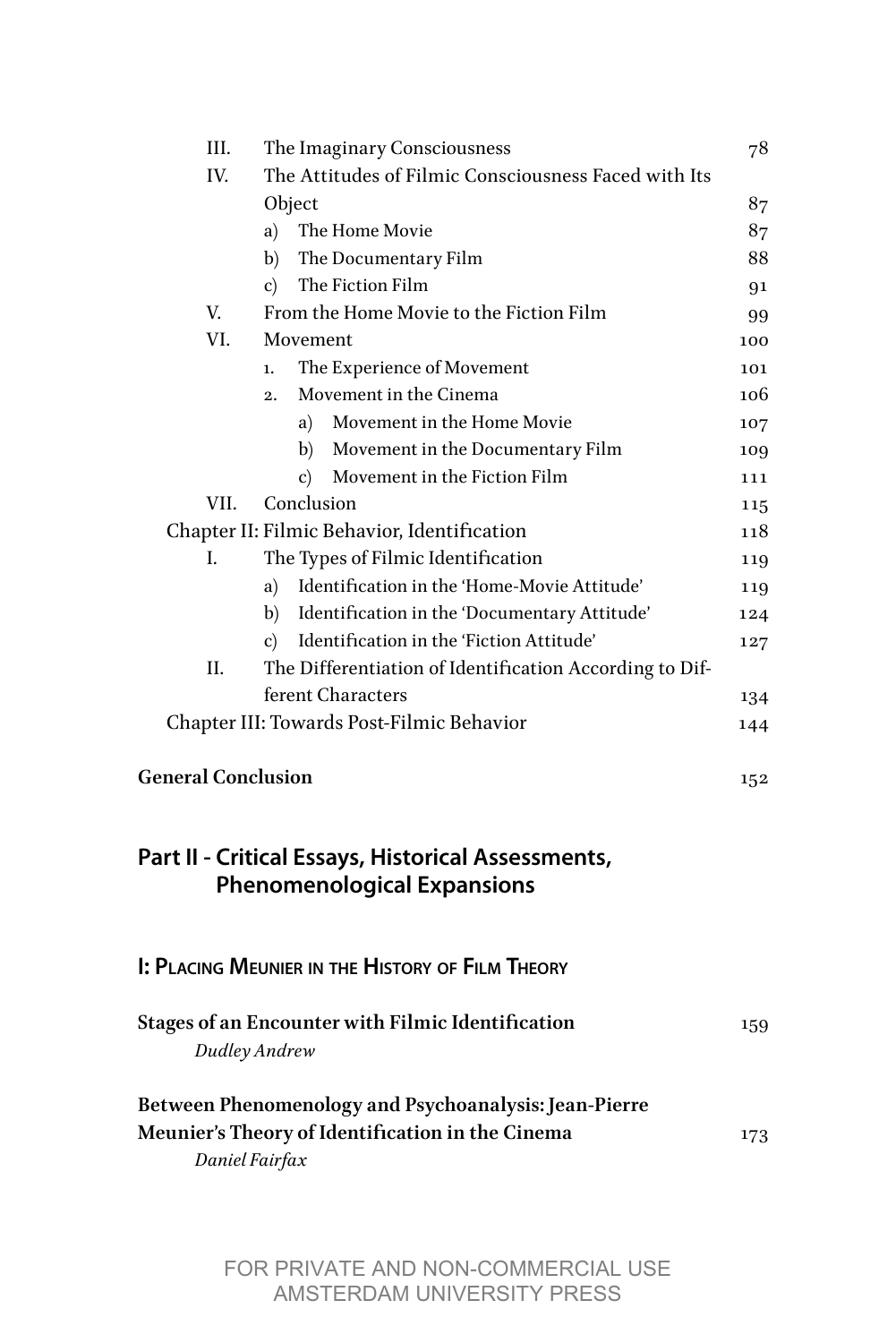| The Missing Link: Meunier on Imagination and Emotional<br><b>Engagement</b><br>Robert Sinnerbrink                                                                                              |     |
|------------------------------------------------------------------------------------------------------------------------------------------------------------------------------------------------|-----|
| II: ON THE HOME-MOVIE ATTITUDE                                                                                                                                                                 |     |
| 'Me, Myself, and I': On the Uncanny in Home Movies<br>Vivian Sobchack                                                                                                                          | 205 |
| Remembering Cinema: On the <i>film-souvenir</i><br>Marie-Aude Baronian                                                                                                                         | 218 |
| <b>III: ON IDENTIFICATION</b>                                                                                                                                                                  |     |
| You Talkin' to Me? On Filmic Identification in Video-Selfies<br>Christian Ferencz-Flatz                                                                                                        | 233 |
| Illuminating Reality: Cinematic Identification Revisited in the<br><b>Eyes of Buddhist Philosophies</b><br>Victor Fan                                                                          | 245 |
| Whose Identification? A Brief Meditation on the Relevance of<br>Jean-Pierre Meunier's The Structures of the Film Experience to<br><b>Contemporary Feminist Film Phenomenology</b><br>Kate Ince | 259 |
| IV: REFERENTIALITY AND MEDIATION                                                                                                                                                               |     |
| Jean-Pierre Meunier's Modalities of the "Filmic Attitude":<br>Towards a Theory of Referentiality in Cinematic Discourse<br>Guido Kirsten                                                       | 273 |
| Phenomenology, Immediacy, and Mediation: On Derrida,<br>Meunier, and Landgrebe<br>Florian Sprenger                                                                                             | 288 |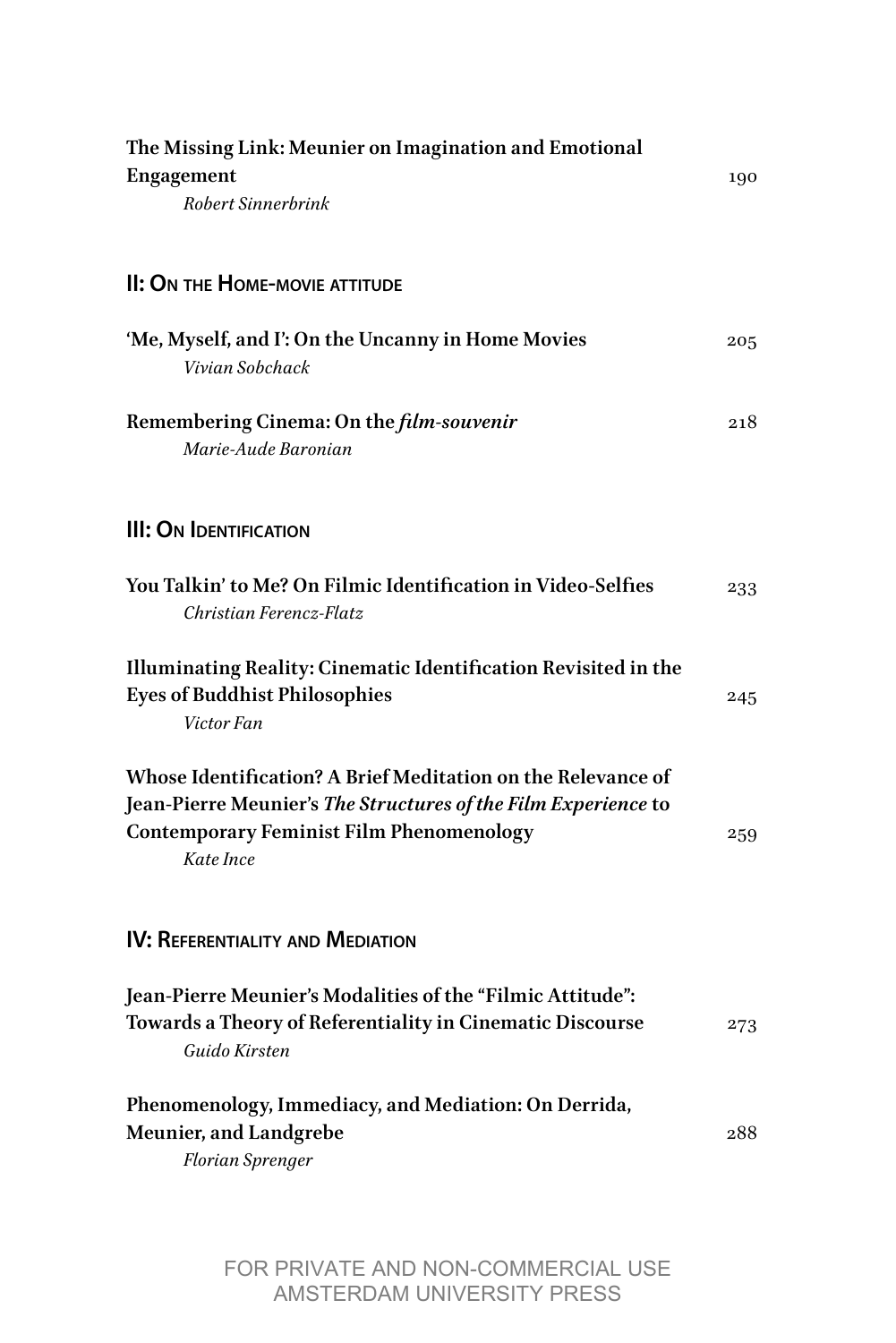| <b>V: PHENOMENOLOGICAL EXPANSIONS</b>                                                                     |     |
|-----------------------------------------------------------------------------------------------------------|-----|
| Cinema and Child's Play<br>Jennifer M. Barker                                                             |     |
| Engines of the Historical Imagination: Towards a<br>Phenomenology of Cinema as Non-Art<br>Vinzenz Hediger | 321 |
| When Viewers Drift Off: A Brief Phenomenology of Cinematic<br>Daydreaming<br>Julian Hanich                |     |
| List of Illustrations                                                                                     | 353 |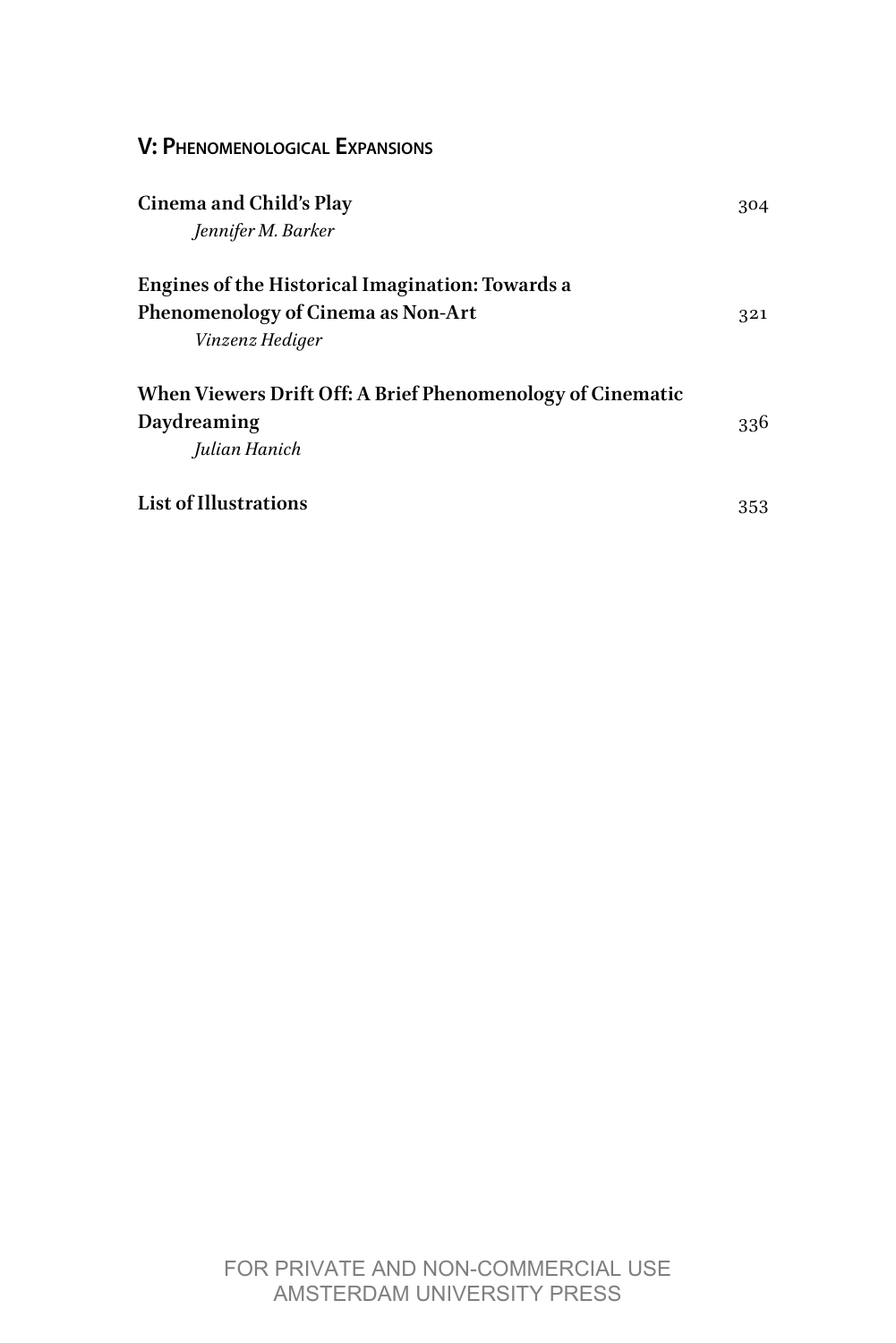#### <span id="page-9-0"></span>**Introduction**

#### *Julian Hanich/Daniel Fairfax*

Fifty years ago, a young Belgian psychologist wrote a short book for a small publisher in the Belgian town of Leuven, a book that had little resonance in the French-speaking world and was almost completely overlooked elsewhere. The psychologist, 27 years old at the time, was Jean-Pierre Meunier, and his study bore the title *Les Structures de l'expérience filmique: L'identification filmique.*[1](#page-13-0)Meunier, born in 1941 in Namur (Wallonia), had studied psychology at the Catholic University in Leuven from 1960 to 1964, and subsequently became a *chercheur* at the *Centre des techniques de diffusion* under the auspices of Victor Bachy, one of the first professors to teach film courses at a Belgian university. Later promoted to research assistant, Meunier joined an interdisciplinary team consisting of philosophers, psychologists, specialists in law, and sociologists to study the effects of media. It was at that time that he developed a phenomenological approach to the study of film and set out to write *The Structures of the Film Experience*.

With the benefit of hindsight, it is difficult to overlook that the year 1969, when the book appeared in a simple green and white cover, was hardly fertile terrain for a rigorous phenomenological study – one that was heavily influenced by Sartre, Merleau-Ponty, and Husserl, but also by psychological research on perception (Albert Michotte van den Berck, Henri Wallon) and psychoanalytic conceptions of identification (Angelo Hesnard). Needless to say, on intellectual highways crowded by powerfully motored semiotic, psychoanalytic, and Marxist trucks that were headed in a decidedly political direction, Meunier's little vehicle did not gain much headway. Trying to retain the value of describing the subjective experience of viewers from the first person, it seemed outdated theoretically and outmoded politically.

And yet, some people *did* read the book and were impressed by it. Dudley Andrew, who discovered the book in a Parisian bookshop, was one of its first champions. In his influential article "The Neglected Tradition of Phenomenology in Film Theory" from 1978, Andrew was struck by how Meunier "describe[s], and account[s] for the peculiar fascination and momentum belonging to various types of film, from home movies through narrative features.["2](#page-13-1) In 1983, Jacques Aumont, Alain Bergala, Michel Marie, and Marc Vernet included Meunier in a list of recommended readings at the end of a chapter on the spectator in their *L'Esthétique du film.*[3](#page-13-2) Later, in *Du Visage au cinéma* (1992), Aumont described Meunier's book as an "authentically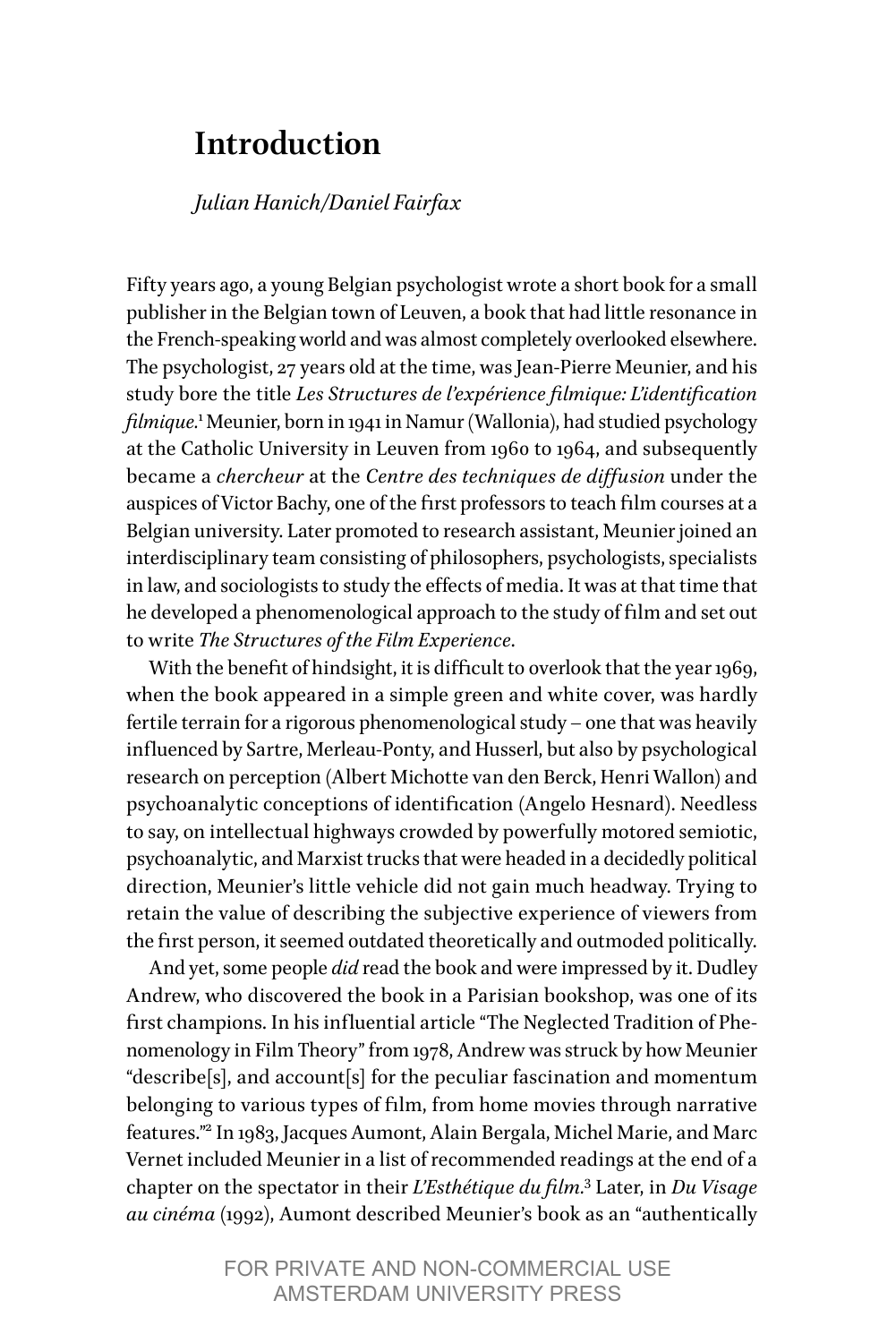

Fig. 1: Jean-Pierre Meunier's private copy of his book.

Sartrean attempt" to theorize the filmic spectator, an attempt that was so far removed in time for him, however, that it already seemed dated at the time of its appearance.[4](#page-13-3) At the end of the 1990s, Vivian Sobchack sat down with an English-French dictionary and slowly worked her way through the book to fully grasp Meunier's important contribution to understanding the viewer's relation not only to the fiction film, but also to the documentary film and the home movie (or *film-souvenir*, as the more specific term in French would have it). In her article "Towards a Phenomenology of Nonfictional Film Experience" (1999), Sobchack describes *The Structures of the Film Experience*  as "an undeservedly neglected book" that "offers the premises and potential for an enriched understanding of how dynamic and fluid our engagement with the cinema really is.["5](#page-13-4) Meunier's text also found resonances in other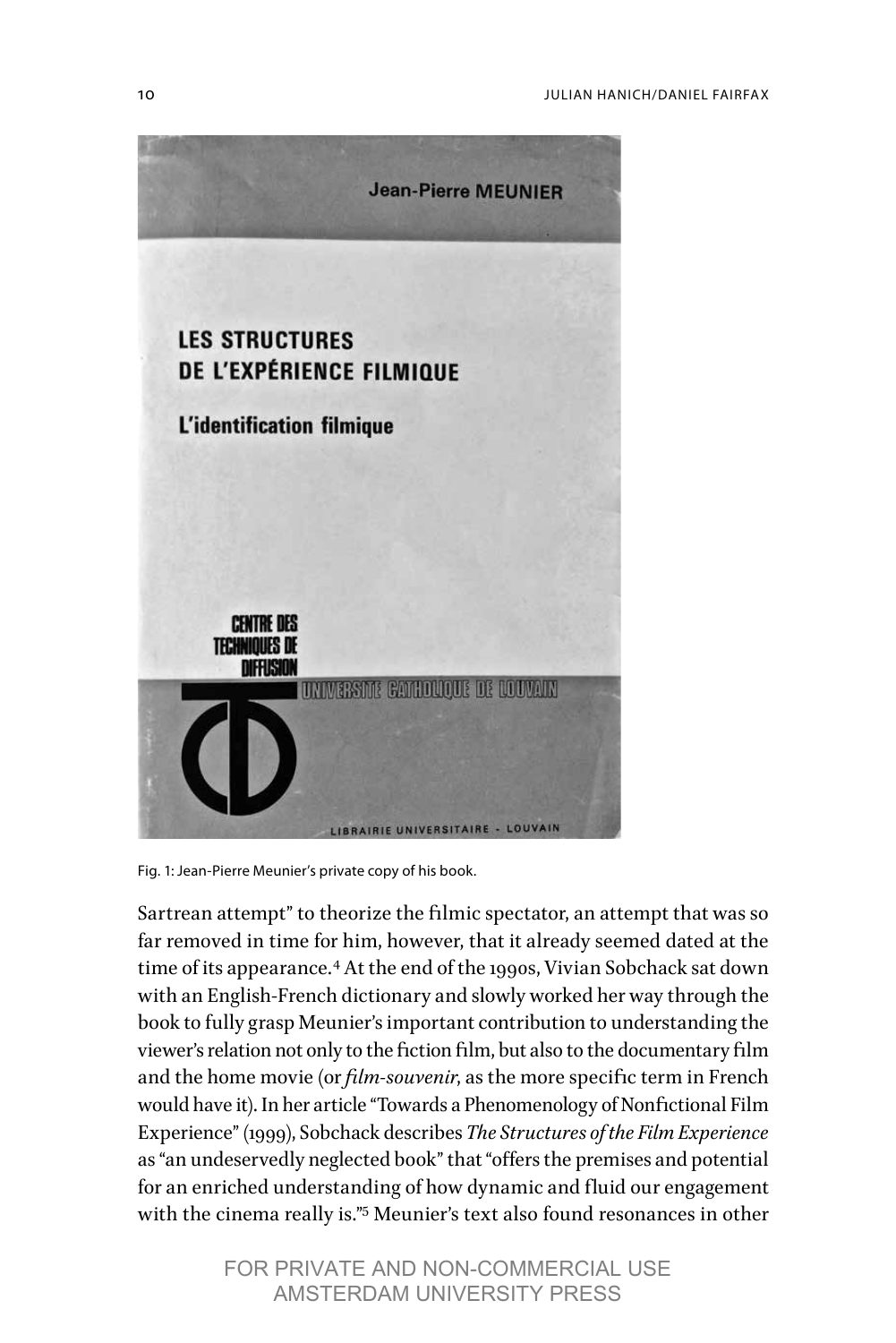ways: for instance, it left a profound impression on the young Marie-Aude Baronian, who, as she recalls in her contribution to this volume, found the book in her father's private collection on cinema and philosophy, an encounter that resulted in a moment of epiphany for the future scholar.

Meunier's attention to home movies, highly unusual as it was for its time, is a good example of one of the most astonishing facets of his book: in some respects, *The Structures of the Film Experience* predates later research by decades. For instance, as Robert Sinnerbrink shows, Meunier came up with very similar categories of character identification to those devised by Murray Smith more than 25 years later in his influential book *Engaging Characters* (1995).[6](#page-13-5) Long before Hans Jürgen Wulff rejected the notion that viewers empathize with single characters and instead suggested the idea of an "empathic field,"[7](#page-13-6) Meunier had described characters in the cinema as "relational nodal points" or "characters-for-other-characters": "They define themselves with respect to other characters and the objective elements (or rather 'objectifiable' elements), which characterize them, only have meaning in the social context specific to the film" (p. 137). Moreover, much like Noël Carroll many years after him, Meunier rejects overblown ideas of a total fusion with characters in identification (even while insisting on a certain loss of the self):

I must act 'as if' I were in the place of the characters, 'as if' I possessed their bodies and possibilities. And yet, this 'as if,' imposed by the insurmountable distance between that behavior which remains inexorably before my own self, remains implicit for consciousness, and renders the realization of the relationship impossible. This is because 'acting' at being like another person implies that, at the same time, I deny that I simply am this other person  $(p. 134)^8$  $(p. 134)^8$ 

Similarly, his brief but incisive remarks on film stars, although following in the footsteps of Edgar Morin's *Les stars* (*The Stars*, 1957), a book Meunier knew, predate Richard Dyer's more extensive work on that topic from the late 1[9](#page-13-8)70s and 1980s.<sup>9</sup> This alone would justify devoting closer attention to Meunier's study.

Here, we publish *The Structures of the Film Experience* for the first time in English translation, and complement the text with a collection of essays that historically locate it, critically discuss its merits, and extend it into territory far beyond its original habitat. This is more than a philological favor to those interested in the history of film theory (particularly in film phenomenology, but also in cognitivism, filmology, and psychoanalytic film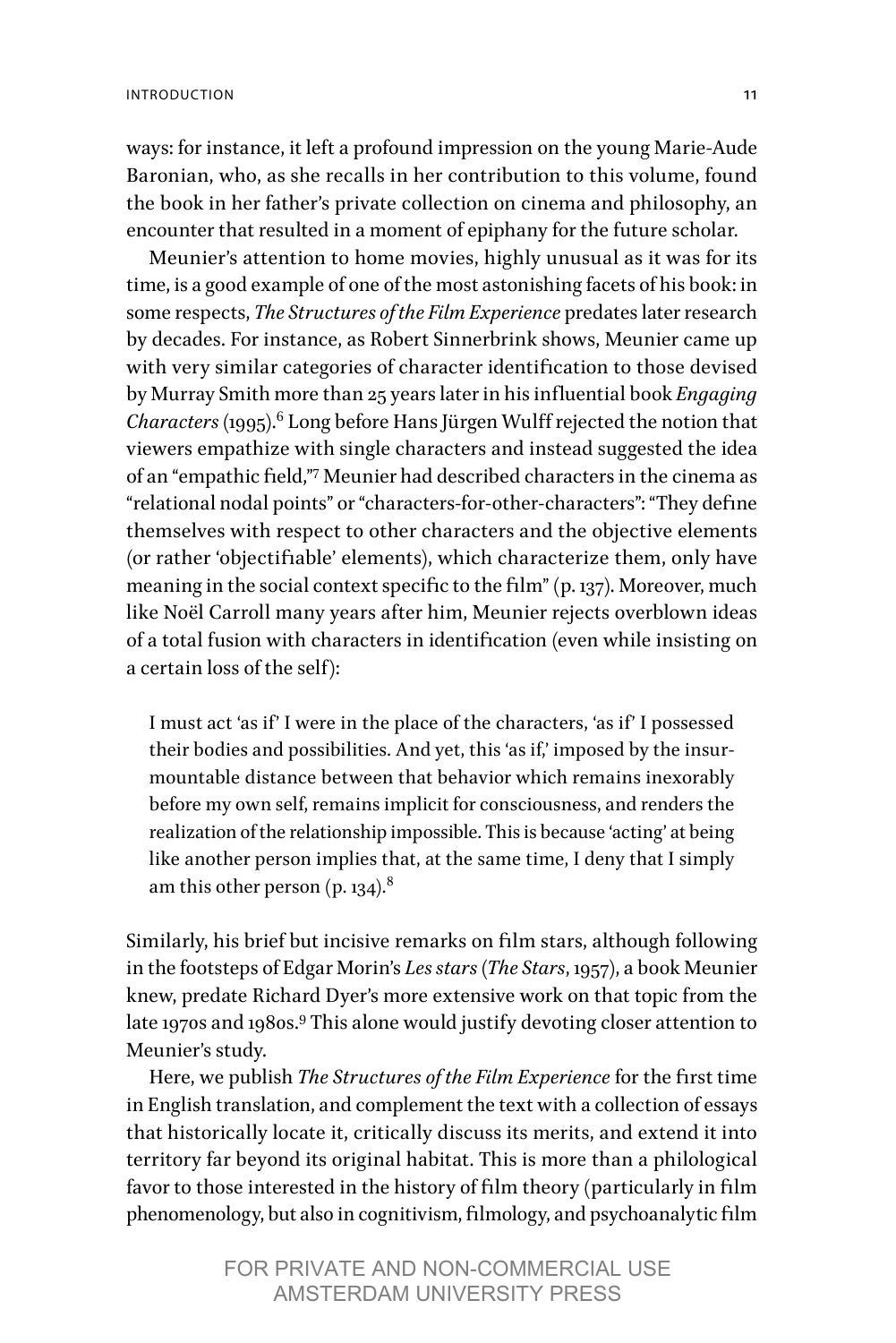theory). For various reasons, Meunier's book remains a fascinating read, a quality that has to do with its assured tone and reasoned argumentation, an argumentation refuting contemporaneous positions as convincingly as it smoothly incorporates scholarly findings. While the book, except for a few references to filmologists like Michotte van den Berck, Jean-Jacques Rinieri, or François Ricci, contains hardly any footnotes referencing the film theory of its time, the young author shows a profound familiarity with the phenomenological literature of Sartre and Merleau-Ponty.

Meunier's book, and this is not the least of its qualities, demonstrates film phenomenology from its most intriguing and convincing side. The work does not limit itself to a subjectivist account of an idiosyncratic viewer response, but provides a description of the recurring structures of the film-viewing experience. As Meunier unmistakably defines his own phenomenological description of identification: "It is *not* a matter, of course, of elucidating *particular forms* of behavior – for example, a given identification of a given subject with a given person – through the concrete modalities of their realization, but, rather, of unveiling the *invariable aspect* in these particular forms of behavior" (p. 34, emphasis added). Implicitly distancing himself from the subjectivism of what today often goes by the name of 'film phenomenology,' Meunier sets out to describe from a *generalized* first-person perspective the invariable differences between three modes of spectatorial engagement: the home-movie attitude, the documentary attitude, and the fiction attitude. As the contributions to this volume show, these distinctions are as stimulating for further phenomenological explorations as they are in need of amendment and further differentiation.

If not every detail of the book survives equally well after 50 years, this was entirely expected, even hoped for by the author. At the end of his introduction, Meunier writes modestly but with an unabashed belief in the progress of scholarly insight:

Inevitably, the views expressed here will be criticized, corrected and even refuted with scientific progress in the field. Unavoidably, too, some (possibly important) aspects of the problems occupying us will escape us or will not be given the space they deserve. But what we do hope will come out of this work is that, beyond its imperfections, it shows some contours of the truth, some new insights, some interesting perspectives and that, above all, it provides a source of inspiration for new hypotheses conducive to advancing the cause of filmology" (p. 36/37).<sup>[10](#page-13-9)</sup>